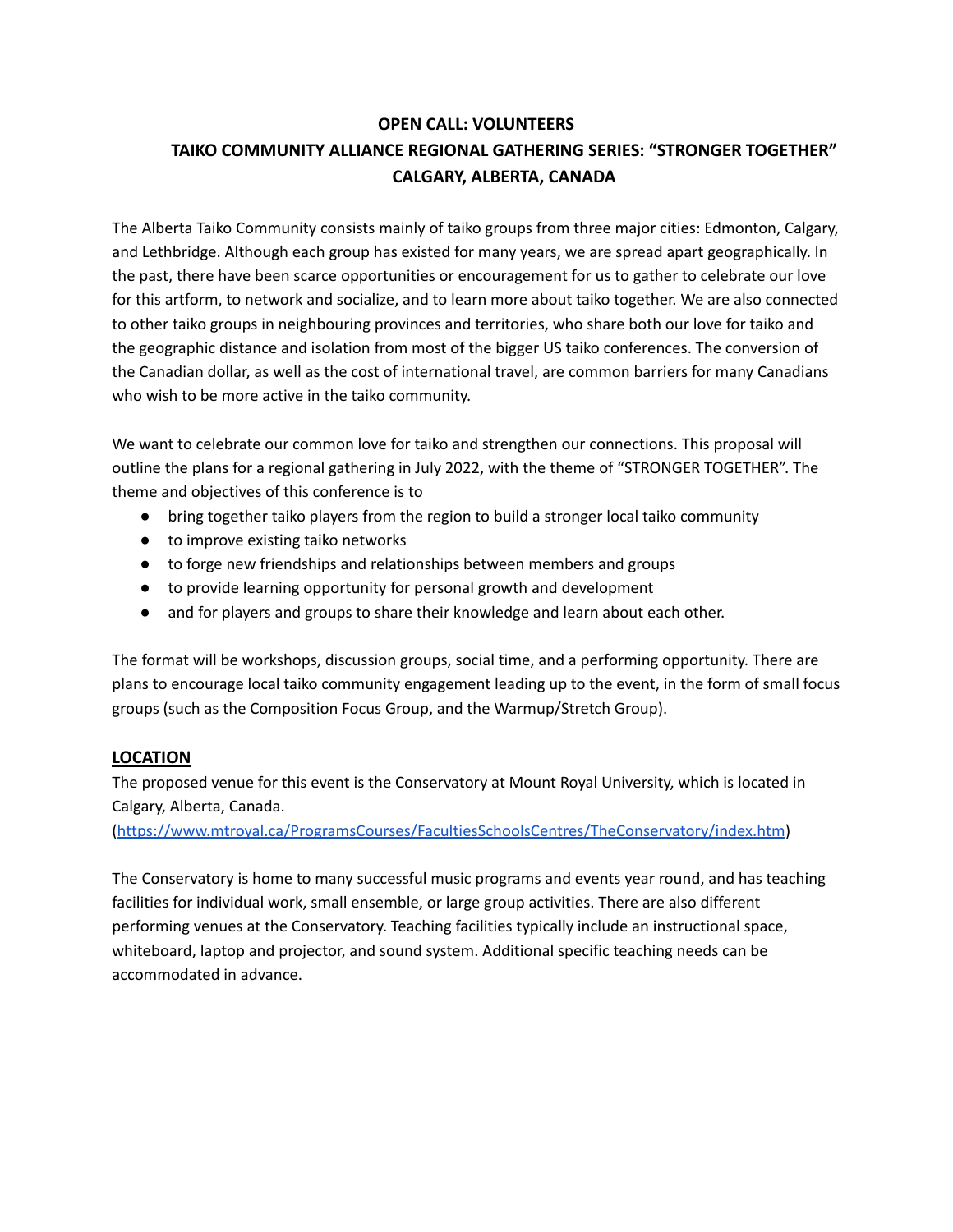# **SUMMARY OF CONFERENCE SCHEDULE**

### **Friday July 22 (evening):**

- Opening session, jam, and social time
- Opportunity for TCA official introductions and information
- Jam ideas: hachijo party, matsuri showcase/jam
- Social time
- Composition Project: Composition Focus Group teach their composition to help bring people together

## **Saturday July 23:**

- Group Warmups and Cooldowns
- Taiko workshops (2 blocks)
- Community Building Discussion Groups and Activities (1 block)
- Small taiko vendor space to buy bachi or other taiko accessories
- Space for a TCA information table near the vendor space to help increase the TCA presence in Canadian taiko

#### **Saturday FREE Concert:**

- Special guest artists (optional?)
- Collaborative pieces (Omiyage, Taiko Voices, Ei Ja Nai Ka, etc)
- Community showcase of groups
- We hope to offer this concert as a free event, open to the public

#### **Sunday July 24:**

- Taiko workshops (1 block)
- Community Building Discussion Groups and Activities (1 block)

#### **Sunday Afternoon and Evening:** Mountain Group Activity

● Fun Time with Taiko Friends!

# **VOLUNTEER DESCRIPTIONS:**

**Concert Manager:** Working closely with the Stage Manager, Performers, and Event Co-ordinator, this volunteer role will help plan the concert content and produce the materials required for the concert (stage plans, theme for marketing, etc)

**Equipment Manager:** Working closely with the workshop instructors, discussion facilitators, and Event Co-ordinator, this volunteer role will ensure the correct equipment is available for workshop sessions, and that all equipment is well cared for, during the event. We need this person to make sure we have enough drums for each workshop, take care of labelling and tracking all the equipment, organize and manage the drum locations, and coordinate transportation (if required).